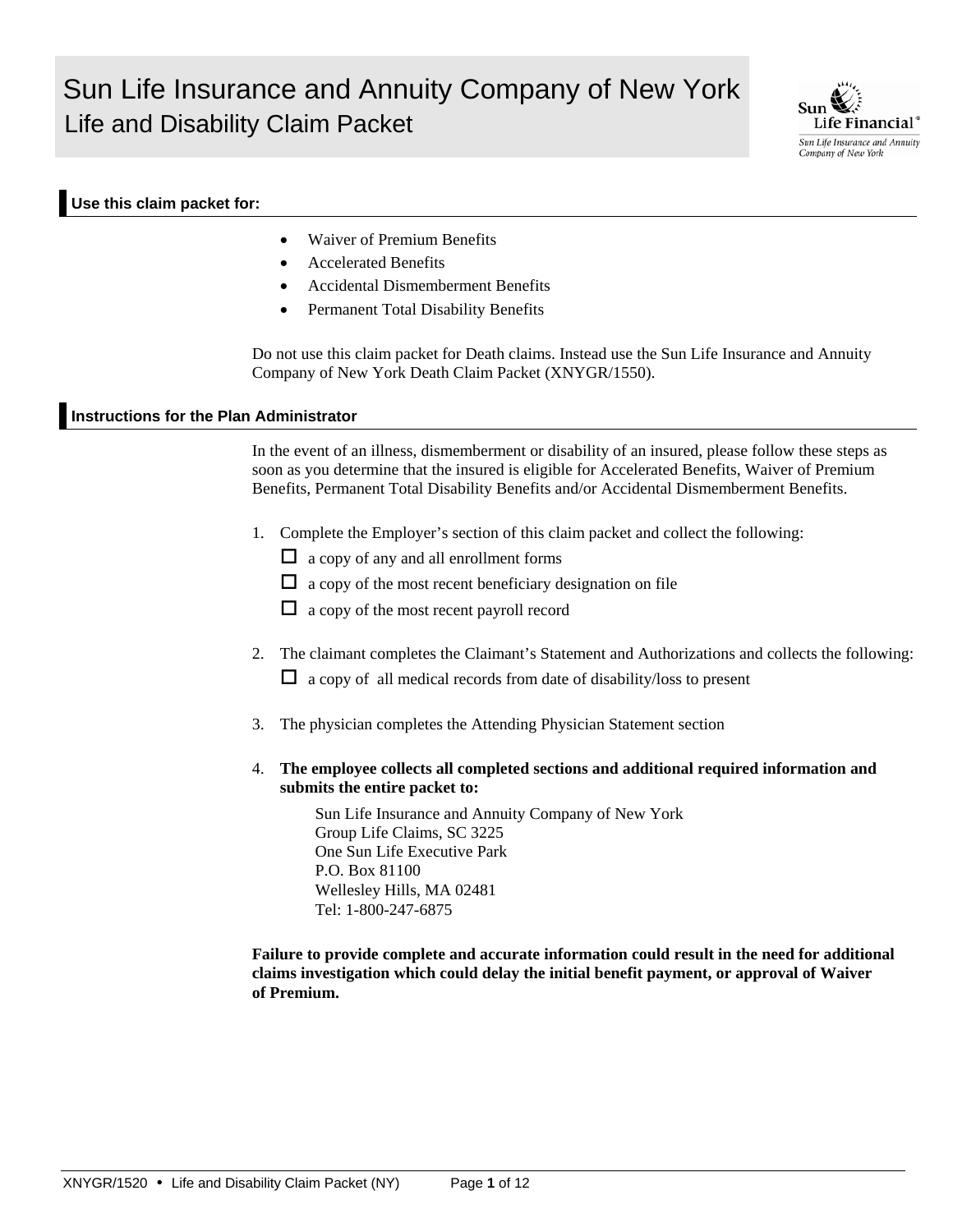

# **Section A: Employer's Statement**

## **1 General Information**

Please print clearly.

| Employer's name                                        |  |      | Group policy number |       |            | Class    |
|--------------------------------------------------------|--|------|---------------------|-------|------------|----------|
| Employer contact (name of person completing this form) |  |      |                     | Title |            |          |
| Employer's street address                              |  | City |                     |       | State      | Zip Code |
| Employer's email address<br>Telephone number           |  |      |                     |       | Fax number |          |
| Name and address of Division where employee works      |  |      |                     |       |            |          |

# **2 Employee Information**

| Employee's name (first, middle initial, last) $\Box M$ Social Security number Date of birth (m/d/y) |      |       |          |
|-----------------------------------------------------------------------------------------------------|------|-------|----------|
| Employee's home address                                                                             | City | State | Zip Code |

### **3 Dependent Information**

| Complete only if | Dependent's name (first, middle initial, last) | Date of birth              | Relationship to |
|------------------|------------------------------------------------|----------------------------|-----------------|
| submitting a     |                                                | $\mid M \mid (m/d/y) \mid$ | employee        |
| Dependent claim. | Έ                                              |                            |                 |

#### **4 Employment and Claim Information**

| Type of Claim<br>$\sqsupset$ Waiver of Premium Benefits<br>$\Box$ Accidental Dismemberment Benefits<br>□ Accelerated Benefits<br>$\Box$ Permanent Total Disability Benefits |  |                      |                                |                          |                                                                              |  |
|-----------------------------------------------------------------------------------------------------------------------------------------------------------------------------|--|----------------------|--------------------------------|--------------------------|------------------------------------------------------------------------------|--|
| Basic Insurance Amount<br><b>Optional Insurance Amount</b><br>\$<br>\$                                                                                                      |  |                      |                                | $\Box$ Illness<br>Layoff | Why did employee cease working?<br>$\Box$ Leave of Absence<br>$\Box$ Retired |  |
| Date of disability or<br>loss(m/d/y)                                                                                                                                        |  | Date hired $(m/d/y)$ | Effective date of<br>insurance |                          | Still working<br>Date last worked                                            |  |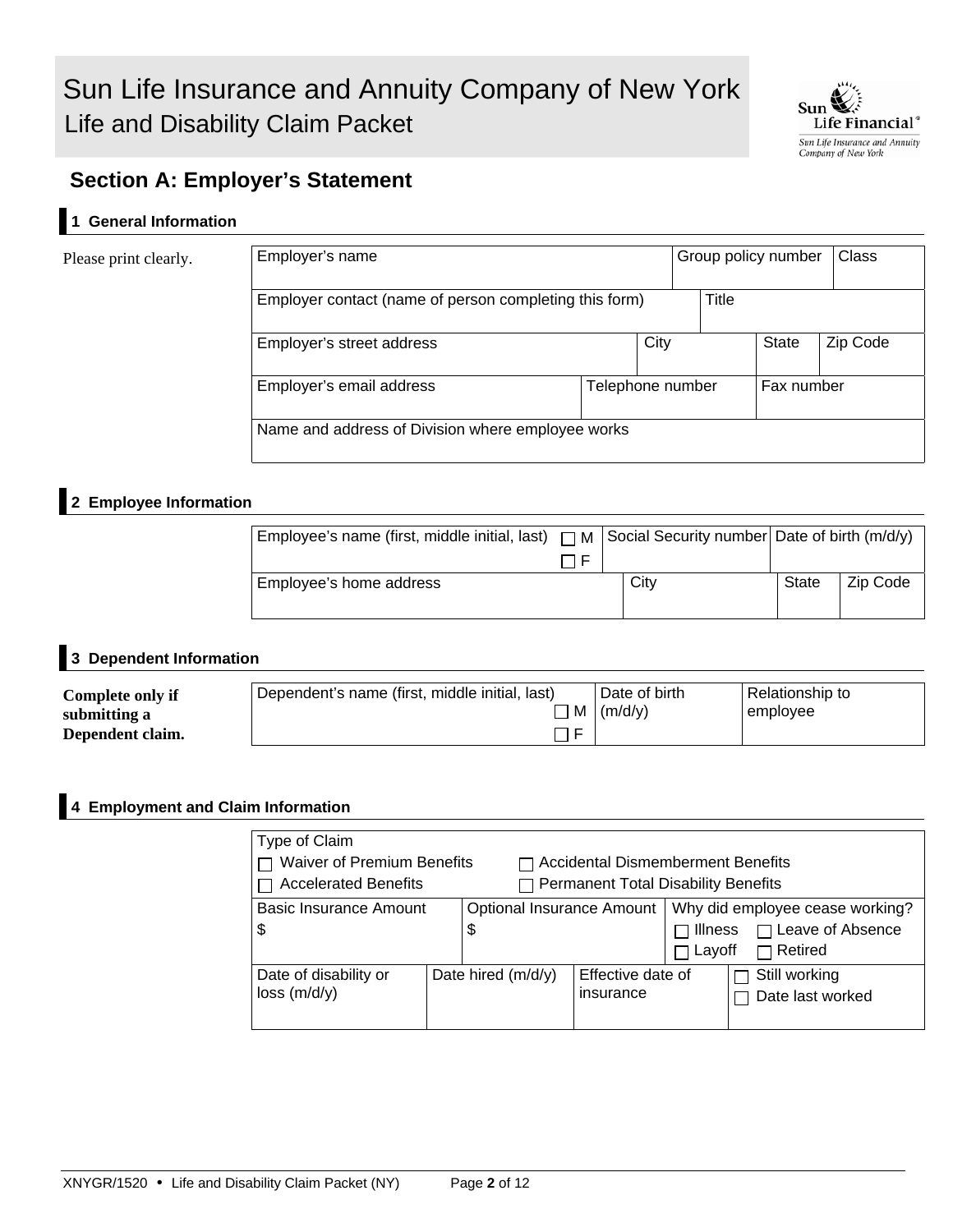# **5 Salary and Benefits Information**

| Provide the most recent | How was the employee paid? (check one)     |                                             |             | Provide information about other income: |          |  |
|-------------------------|--------------------------------------------|---------------------------------------------|-------------|-----------------------------------------|----------|--|
| payroll record.         | $\sqcap$ Hourlv .<br>$\sqrt{\$}$ per hour: | $\Box$ Salaried<br>\$ per year:             | Commissions | <b>Bonuses</b>                          | Overtime |  |
|                         |                                            | What was the date of the last pay increase? |             |                                         |          |  |

# **6 Certification and Signature**

I certify that the above statements are true and complete.

| Signature of Plan Administrator | Date signed |
|---------------------------------|-------------|
|                                 |             |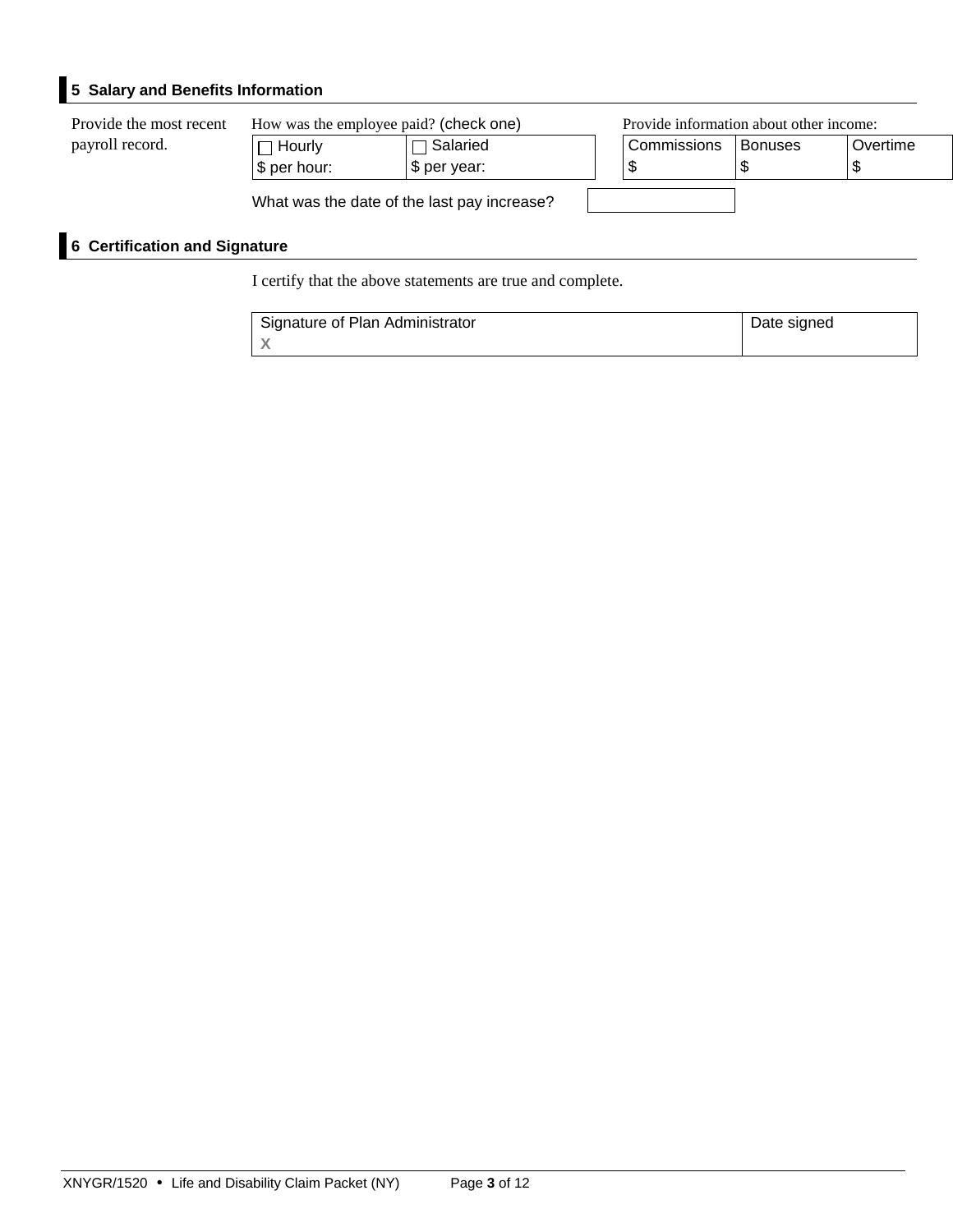

# **Section B: Claimant's Statement**

### **1 General Information**

Please print clearly.

| Employee's name (first, middle initial, last) |                 | M<br>F     | <b>Social Security</b><br>number |  | (m/d/y)                    | Date of birth |                  |
|-----------------------------------------------|-----------------|------------|----------------------------------|--|----------------------------|---------------|------------------|
| Employee's home address                       |                 |            | City                             |  |                            | <b>State</b>  | Zip Code         |
| $\Box$ Single                                 | $\Box$ Widowed  | Occupation |                                  |  |                            |               | Telephone number |
| $\Box$ Married                                | <b>Divorced</b> |            |                                  |  |                            |               |                  |
| <b>Employer's Name</b>                        |                 |            |                                  |  | <b>Group policy Number</b> |               |                  |

### **2 Information About the Disability/Loss**

|                                                               | What was the date of your accident or when you first noticed symptoms of your illness $(m/d/y)$<br>Describe how, when and where the accident occurred or the nature of your illness and its first<br>symptoms. |                                      |  |  |  |  |  |
|---------------------------------------------------------------|----------------------------------------------------------------------------------------------------------------------------------------------------------------------------------------------------------------|--------------------------------------|--|--|--|--|--|
|                                                               |                                                                                                                                                                                                                |                                      |  |  |  |  |  |
|                                                               | For Accidental Dismemberment Only - Please state the date and nature of your loss.                                                                                                                             |                                      |  |  |  |  |  |
| *You may elect to                                             |                                                                                                                                                                                                                |                                      |  |  |  |  |  |
| receive up to 75% of                                          |                                                                                                                                                                                                                |                                      |  |  |  |  |  |
| your Group Life<br>insurance benefit<br>during your lifetime, | For Accelerated Benefits Only - Write in the amount you are requesting.*                                                                                                                                       |                                      |  |  |  |  |  |
| subject to your plan<br>maximum. Benefits                     | Date you were first treated by a physician                                                                                                                                                                     | Date last worked prior to disability |  |  |  |  |  |
| may vary by state and                                         | Have you returned to work?                                                                                                                                                                                     | Did you work a full day?             |  |  |  |  |  |
| by contract.                                                  | Yes $\Box$ No<br>If yes, give date                                                                                                                                                                             | Yes     No                           |  |  |  |  |  |

#### **3 Information About Physicians and Hospitals**

| Please provide the<br>names and addresses   | Name of Physician |  | Physician telephone number |
|---------------------------------------------|-------------------|--|----------------------------|
| of all physicians you<br>have seen for this | Address           |  |                            |
| condition.                                  | Specialty         |  | Date of treatment          |
| If you need more<br>space, attach           |                   |  |                            |
| additional pages.                           | Name of Physician |  | Physician phone number     |
|                                             | Address           |  |                            |
|                                             | Specialty         |  | Date of treatment          |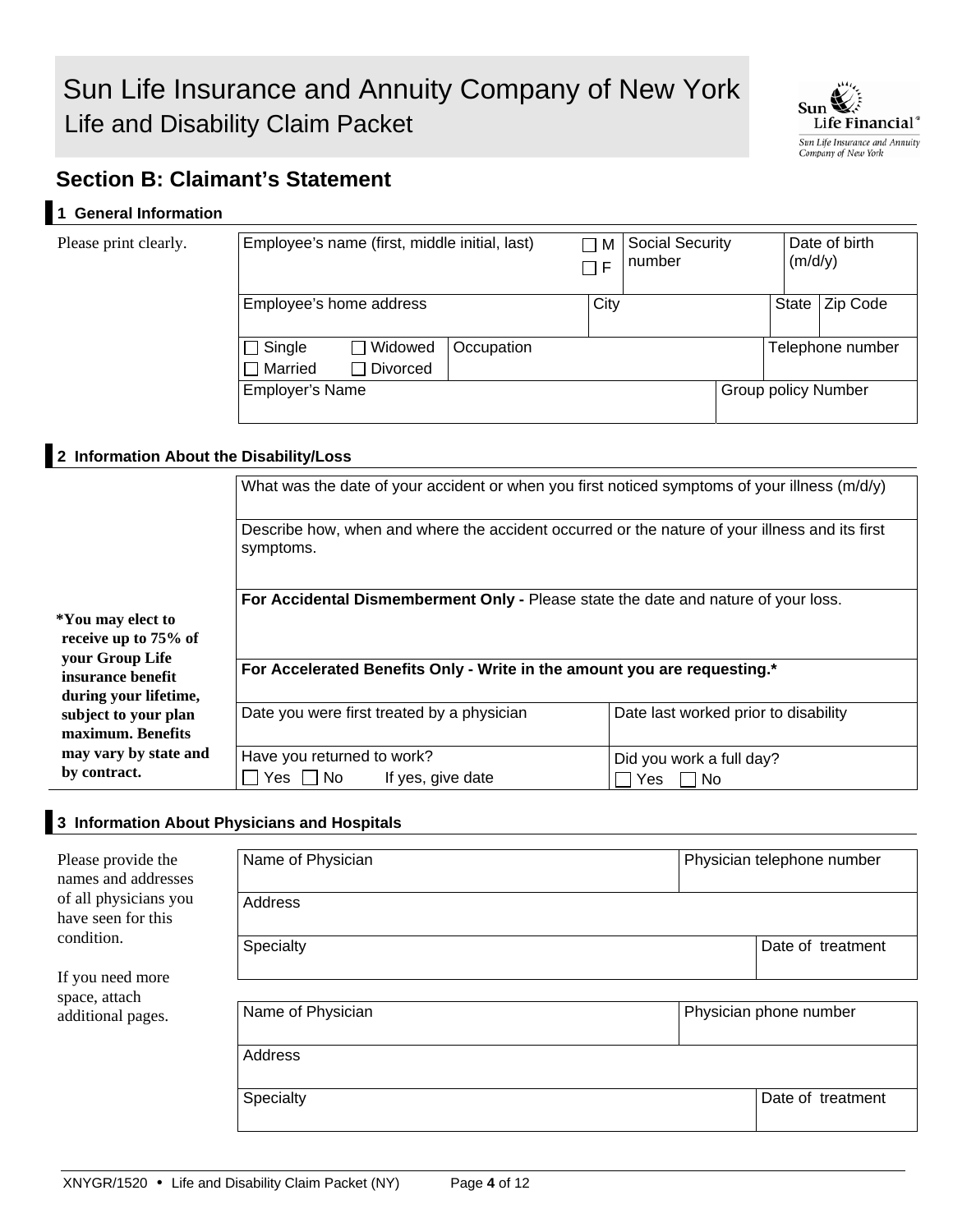## **3 Information About Physicians and Hospitals** *(continued)*

| Please provide this<br>information if you              | Name of Hospital                                                                | Date of confinement |  |  |  |  |
|--------------------------------------------------------|---------------------------------------------------------------------------------|---------------------|--|--|--|--|
| have been hospital-<br>confined for this<br>condition. | Address                                                                         |                     |  |  |  |  |
|                                                        | Name of Hospital                                                                | Date of confinement |  |  |  |  |
| If you need more                                       |                                                                                 |                     |  |  |  |  |
| space, attach<br>additional pages.                     | Address                                                                         |                     |  |  |  |  |
|                                                        |                                                                                 |                     |  |  |  |  |
|                                                        | 4 Information About Your Training, Education and Experience                     |                     |  |  |  |  |
| Complete this section                                  | What is your level of education?                                                |                     |  |  |  |  |
| $\mathcal{L}$ this is a Waiven of                      | $\Box$ Queste Qabarat $\Box$ High Qabarat $\Box$ Tueste Qabarat $\Box$ Qalleria |                     |  |  |  |  |

□ Grade School □ High School □ Trade School □ College  $\Box$  Other Course (please specify) List all previous occupations and the dates worked for each employer. **Employer's Name Dates of Employment Occupation/Type of Work**  if this is a Waiver of Premium claim. Please attach a copy of your resume, if applicable.

#### **5 Important Information Pertaining to Your Application for Accelerated Benefits**

| <b>Reminder:</b> Please be<br>sure to sign and return<br>any Authorization<br>statements included in<br>this packet.                                                                                                                                                                                                                                                                                                                                                                                                            | Receipt of accelerated death benefits may affect your eligibility for public assistance programs such<br>as medical assistance (Medicaid), Aid to Families with Dependent Children and Supplemental<br>Security Income. Receipt of accelerated death benefits in periodic payments may be treated<br>differently than receipt in a lump sum. Prior to applying for accelerated death benefits, you should<br>consult with the appropriate social services agency concerning how receipt will affect your eligibility<br>and/or the eligibility of your spouse or dependents. |             |  |  |  |  |
|---------------------------------------------------------------------------------------------------------------------------------------------------------------------------------------------------------------------------------------------------------------------------------------------------------------------------------------------------------------------------------------------------------------------------------------------------------------------------------------------------------------------------------|------------------------------------------------------------------------------------------------------------------------------------------------------------------------------------------------------------------------------------------------------------------------------------------------------------------------------------------------------------------------------------------------------------------------------------------------------------------------------------------------------------------------------------------------------------------------------|-------------|--|--|--|--|
|                                                                                                                                                                                                                                                                                                                                                                                                                                                                                                                                 | Receipt of accelerated death benefits may be taxable. Receipt of accelerated death benefits in<br>periodic payments may be treated differently than receipt in a lump sum. Prior to applying for such<br>benefits, you should seek assistance from a qualified tax advisor.                                                                                                                                                                                                                                                                                                  |             |  |  |  |  |
|                                                                                                                                                                                                                                                                                                                                                                                                                                                                                                                                 | This application is voluntary and without coercion on the part of any third party.                                                                                                                                                                                                                                                                                                                                                                                                                                                                                           | (initial)   |  |  |  |  |
|                                                                                                                                                                                                                                                                                                                                                                                                                                                                                                                                 | No health care facility as defined in section 20 of the Public Health Law can require you to accelerate<br>payment of a death benefit as a condition of admission to such health care facility or for providing any care<br>in such facility.                                                                                                                                                                                                                                                                                                                                |             |  |  |  |  |
|                                                                                                                                                                                                                                                                                                                                                                                                                                                                                                                                 | The insurer is prohibited from paying accelerated death benefits to you for a period of 14 days from<br>the date on which the Accelerated Death Benefit Disclosure Statement is sent to you.                                                                                                                                                                                                                                                                                                                                                                                 |             |  |  |  |  |
|                                                                                                                                                                                                                                                                                                                                                                                                                                                                                                                                 | Any amount of Group Life Insurance remaining in force at your death will be paid as a Death Benefit to the<br>beneficiary(ies) of record.                                                                                                                                                                                                                                                                                                                                                                                                                                    |             |  |  |  |  |
| <b>6 Disclosure and Signature</b>                                                                                                                                                                                                                                                                                                                                                                                                                                                                                               |                                                                                                                                                                                                                                                                                                                                                                                                                                                                                                                                                                              |             |  |  |  |  |
|                                                                                                                                                                                                                                                                                                                                                                                                                                                                                                                                 | I certify that the above statements are true and complete to the best of my knowledge and belief. I have read<br>and understand the Fraud Warning:                                                                                                                                                                                                                                                                                                                                                                                                                           |             |  |  |  |  |
| Any person who knowingly and with intent to defraud any insurance company or any other person files an<br>accident and health application for insurance or statement of claim containing any materially false<br>information or conceals for the purpose of misleading, information concerning any fact material thereto<br>commits a fraudulent insurance act, which is a crime and shall also be subject to a civil penalty not to<br>exceed five thousand dollars and the stated value of the claim for each such violation. |                                                                                                                                                                                                                                                                                                                                                                                                                                                                                                                                                                              |             |  |  |  |  |
|                                                                                                                                                                                                                                                                                                                                                                                                                                                                                                                                 | Employee's signature                                                                                                                                                                                                                                                                                                                                                                                                                                                                                                                                                         | Date signed |  |  |  |  |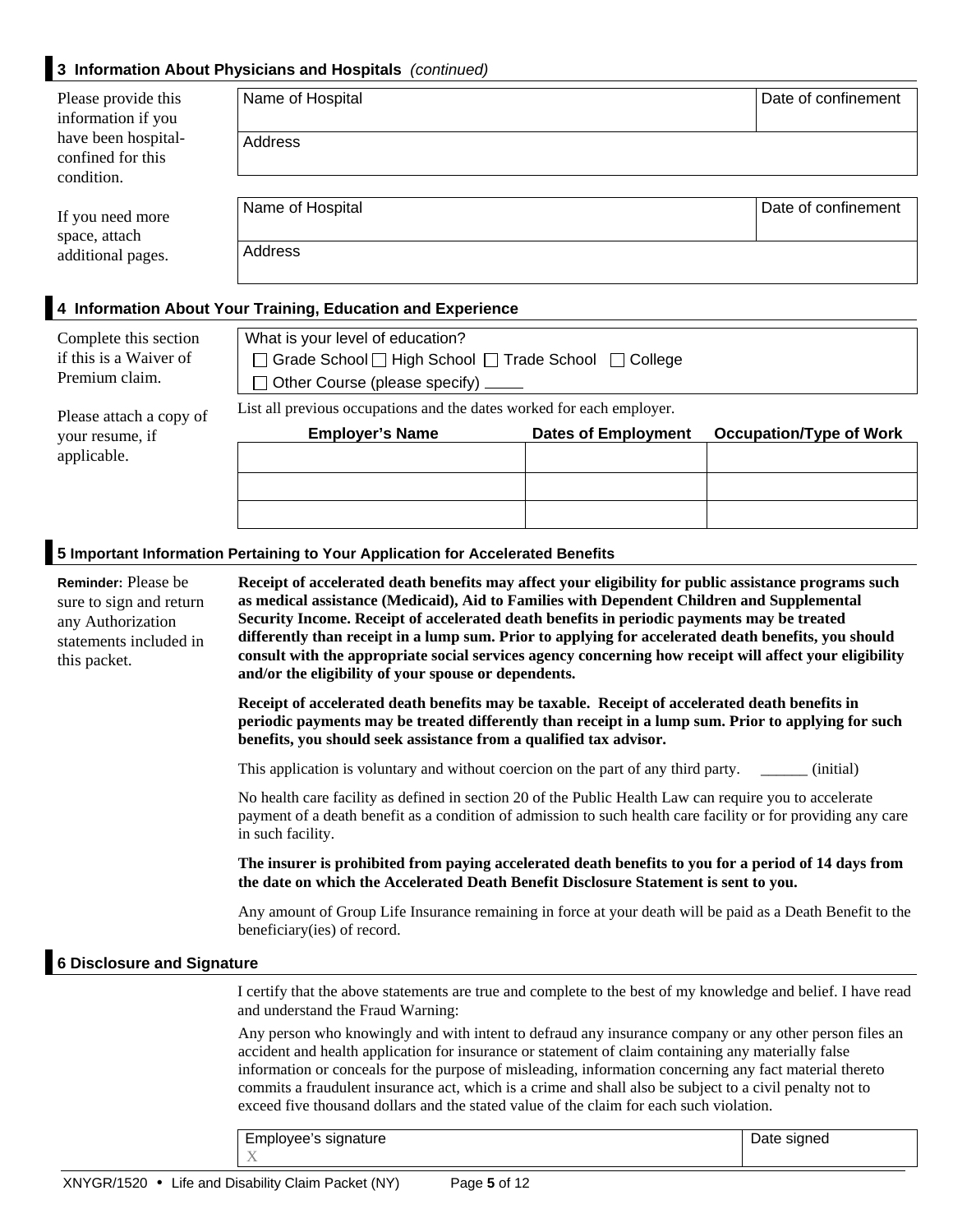# Sun Life Insurance and Annuity Company of New York Life and Disability Claim Packet



# **Section C: Authorization**

### **Authorization for Release and Disclosure of Health Related Information**

This Authorization complies with the HIPAA Privacy Rule. It is important for you to read, sign and submit all Authorizations in this packet. Failure to submit all Authorizations could result in a delay during the claims process.

#### Return to: Sun Life Insurance and Annuity Company of New York One Sun Life Executive Park, SC 3225 P.O. Box 81100 Wellesley Hills, MA 02481

I HEREBY AUTHORIZE any physician, health care provider, health plan, medical professional, hospital, clinic, laboratory, pharmacy or other medical or healthcare facility that has provided payment, treatment or services to me or on my behalf, to disclose my entire medical record and any other protected health information concerning me to the Claims Department of Sun Life Insurance and Annuity Company of New York ("the Company") its subsidiaries, affiliates, third party administrators and reinsurers.

I understand that such information may include records relating to my physical or mental condition such as diagnostic tests, physical examination notes and treatment histories, which may include information regarding the diagnosis and treatment of human immunodeficiency virus (HIV) infection, sexually transmitted diseases, mental illness and the use of alcohol, drugs and tobacco, but shall not include psychotherapy notes.

By my signature below, I acknowledge that any agreements I have made to restrict my protected health information do not apply to this Authorization, and I instruct any physician, health care professional, hospital, clinic, medical facility or other health care provider to release and disclose my entire medical record without restriction.

I understand that the Company will use the information it obtains to (a) administer claims; (b) determine or fulfill responsibility for coverage and provision of benefits; (c) administer coverage; and/or (d) conduct other legally permissible activities that relate to any coverage I have or have applied for with the Company.

I understand that the Company will not disclose information it obtains about me except as authorized by this Authorization; as may be required or permitted by law; or as I may further authorize. I understand that if information is redisclosed as permitted by this Authorization, it may no longer be protected by applicable federal privacy law.

I understand that: (a) this Authorization shall be valid for 24 months from the date I sign it; (b) I may revoke it at any time by providing written notice to Group Life Claims Department, Sun Life Insurance and Annuity Company of New York, SC 3225, One Sun Life Executive Park, Wellesley Hills, Massachusetts, 02481, subject to the rights of any person who acted in reliance on it prior to receiving notice of its revocation; and (c) my authorized representative and I are entitled to receive a copy of the Authorization upon request.

A copy of this Authorization shall be as valid as the original.

| Print Name of Employee or Personal Representative of Employee                | <b>Group Policy Number</b> |
|------------------------------------------------------------------------------|----------------------------|
| If Representative, description of your authority or relationship to employee |                            |
| Signature of Employee or Personal Representative                             | Date                       |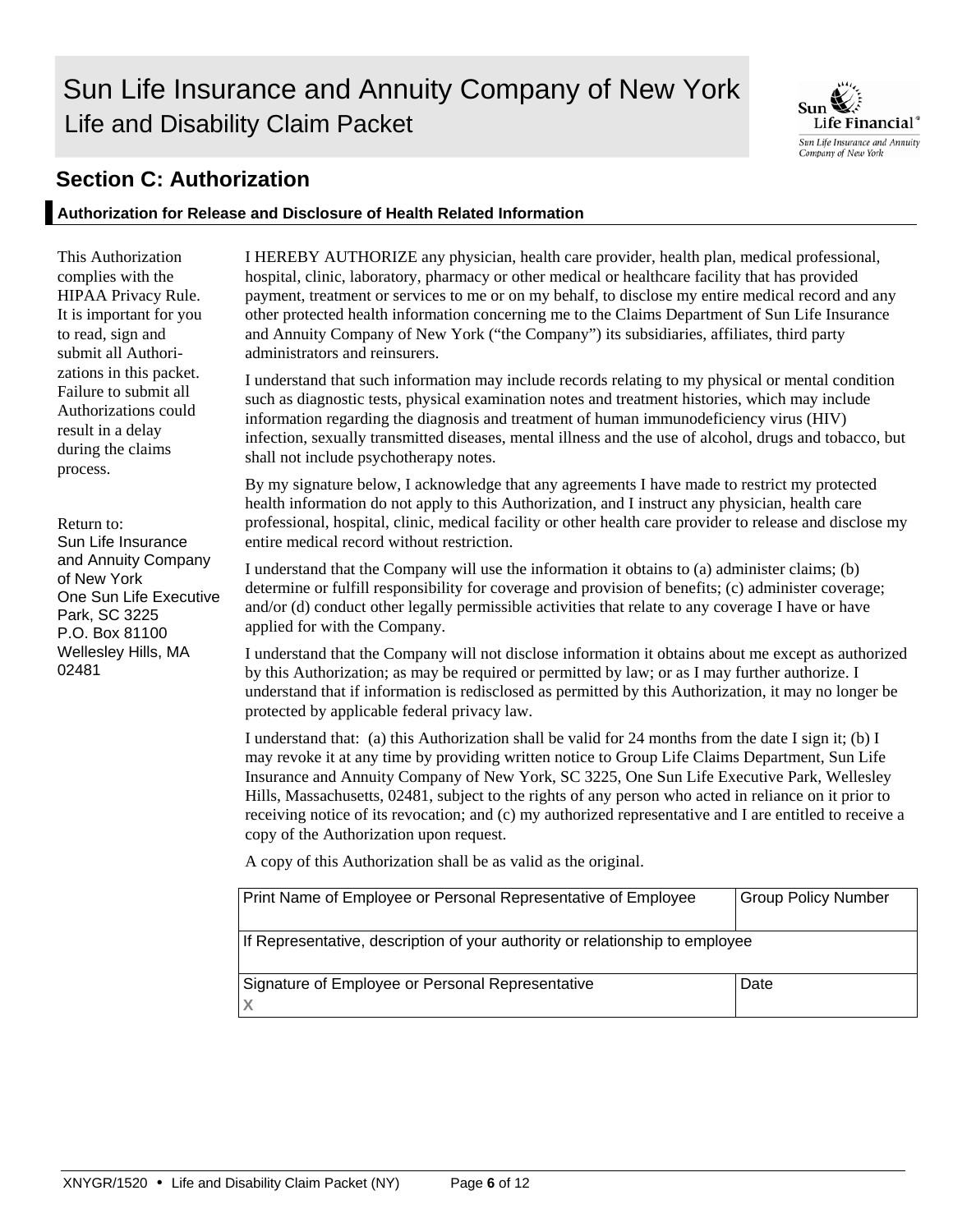This Authorization complies with the HIPAA Privacy Rule. It is important for you to read, sign and submit all Authorizations in this packet. Failure to submit all Authorizations could result in a delay during the claims process.

Return to: Sun Life Insurance and Annuity Company of New York One Sun Life Executive Park, SC 3225 P.O. Box 81100 Wellesley Hills, MA 02481

I HEREBY AUTHORIZE any: physician, health care provider, health plan, medical professional, hospital, clinic, or other medical or health care facility that has provided payment, treatment or services to me or on my behalf; to disclose any psychotherapy notes relating to me to the Claims Department of Sun Life Insurance and Annuity Company of New York ("the Company") its subsidiaries, affiliates, third party administrators and reinsurers.

By my signature below, I acknowledge that any agreements I have made to restrict my protected health information do not apply to this Authorization, and I instruct any physician, health care professional, hospital, clinic, medical facility or other health care provider to release and disclose all psychotherapy notes relating to me without restriction.

I understand that the Company will use the information it obtains to: (a) administer claims; (b) determine or fulfill responsibility for coverage and provision of benefits; (c) administer coverage; and/or (d) conduct other legally permissible activities that relate to any coverage I have or have applied for with the Company.

I understand that the Company will not disclose information it obtains about me except as authorized by this Authorization; as may be required or permitted by law; or as I may further authorize. I understand that if information is redisclosed as permitted by this Authorization, it may no longer be protected by applicable federal privacy law.

I understand that: (a) this Authorization shall be valid for 24 months from the date I sign it; (b) I may revoke it at any time by providing written notice to Group Life Claims Department, Sun Life Insurance and Annuity Company of New York, SC 3225, One Sun Life Executive Park, Wellesley Hills, Massachusetts, 02481, subject to the rights of any person who acted in reliance on it prior to receiving notice of its revocation; and (c) my authorized representative and I are entitled to receive a copy of the Authorization upon request.

A copy of this Authorization shall be as valid as the original.

| Print Name of Employee or Personal Representative of Employee                | <b>Group Policy Number</b> |
|------------------------------------------------------------------------------|----------------------------|
| If Representative, description of your authority or relationship to employee |                            |
| Signature of Employee or Personal Representative                             | Date                       |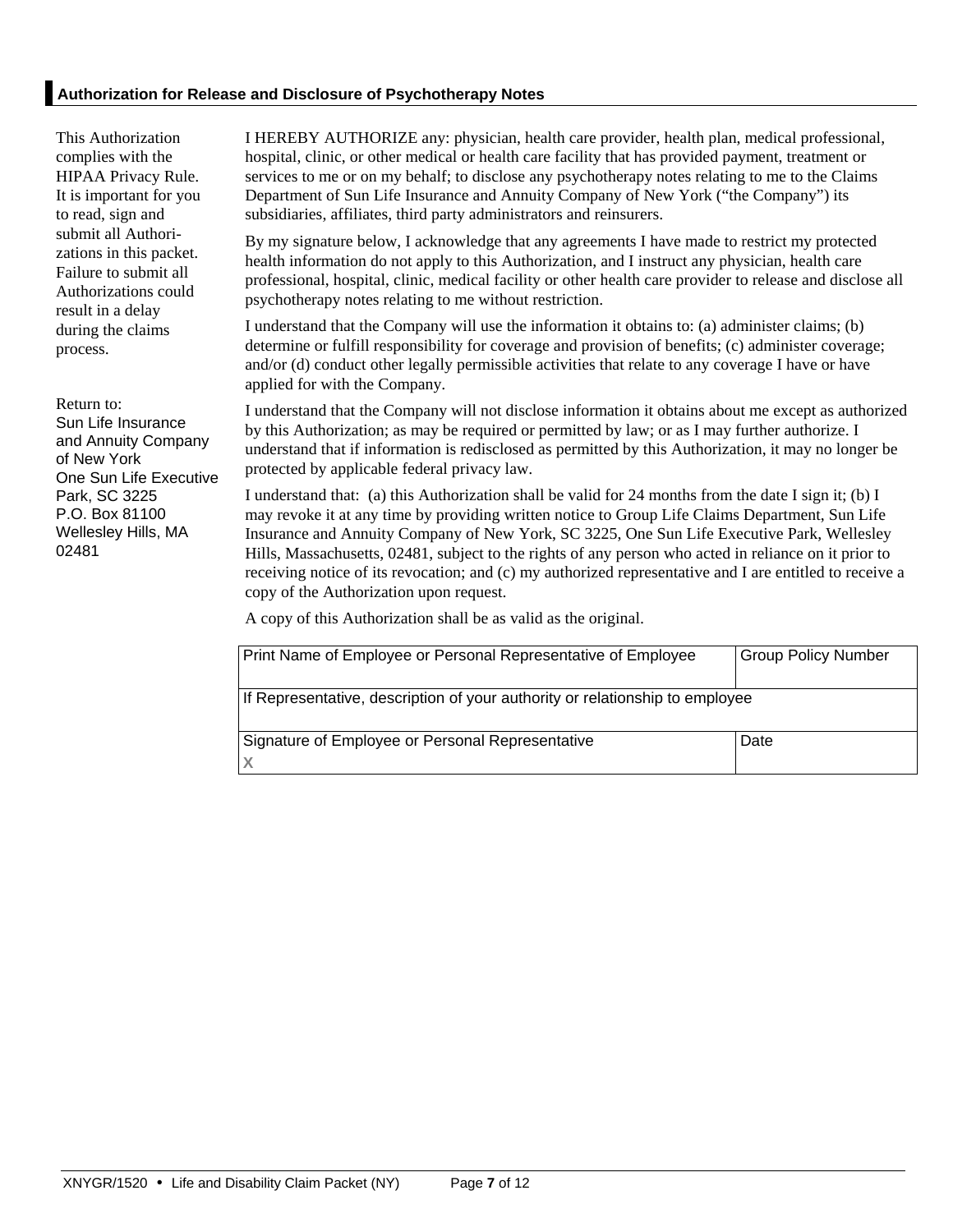This Authorization complies with the HIPAA Privacy Rule. It is important for you to read, sign and submit all Authorizations in this packet. Failure to submit all Authorizations could result in a delay during the claims process.

Return to: Sun Life Insurance and Annuity Company of New York One Sun Life Executive Park, SC 3225 P.O. Box 81100 Wellesley Hills, MA 02481

I HEREBY AUTHORIZE any: (a) physician, health care provider, health plan, medical professional, hospital, clinic, laboratory, therapist, pharmacy or other medical or health care facility that has provided payment, treatment or services to me or on my behalf; (b) benefit plan administrator; (c) employer; (d) insurance company; (e) insurance support organization; (f) state department of motor vehicles; (g) consumer reporting agency; (h) financial institution; (i) government agency, or the Medical Information Bureau, Inc., Social Security Administration, Internal Revenue Service or the Veteran's Administration, to disclose to Sun Life Insurance and Annuity Company of New York ("the Company") its subsidiaries, affiliates, third party administrators, and reinsurers, any and all non-health information relating to me, including, but not limited to, (a) my employment earnings; (b) my occupational duties; (c) my credit history, (d) insurance benefits I may be receiving or have received; (e) Social Security benefits I, or my dependents, may be receiving or have received; (f) insurance claims I may have filed or insurance coverage I may have; (g) traffic accident reports relating to me; and (h) any other financial information relating to me.

I understand that the Company will use the information it obtains to: (a) underwrite my application for coverage, (b) make eligibility, risk rating, policy issuance and enrollment determinations; (c) obtain reinsurance; (d) administer claims and determine or fulfill responsibility for coverage and provision of benefits; (e) administer coverage; and/or (f) conduct other legally permissible activities that relate to any coverage I have or have applied for with the Company.

If this Authorization is signed in connection with a claim for insurance benefits, I hereby authorize the Company to disclose any information it obtains about me to any: (a) insurance company; (b) third party administrator; (c) rehabilitation or vocational professional; and (d) treating physician, psychologist or therapist/counselor of mine, for the purpose of verifying, evaluating, negotiating, determining, and/or adjudicating my claim. I further authorize The Company to disclose any information it obtains about me to the Medical Information Bureau, Inc.

I understand that The Company will not disclose information it obtains about me except as authorized by this Authorization; as may be required or permitted by law; or as I may further authorize. I understand that if information is redisclosed as permitted by this Authorization, it may no longer be protected by applicable federal privacy law. This Authorization shall apply to information relating to my dependents where applicable.

I understand that: (a) this Authorization shall be valid for 24 months from the date I sign it; (b) I may revoke it at any time by providing written notice to Group Life Claims Department, Sun Life Insurance and Annuity Company of New York, SC 3225, One Sun Life Executive Park, Wellesley Hills, Massachusetts, 02481, subject to the rights of any person who acted in reliance on it prior to receiving notice of its revocation; and (c) my authorized representative and I are entitled to receive a copy of the Authorization upon request.

A copy of this Authorization shall be as valid as the original.

| Print Name of Employee or Personal Representative of Employee                | <b>Group Policy Number</b> |
|------------------------------------------------------------------------------|----------------------------|
|                                                                              |                            |
|                                                                              |                            |
| If Representative, description of your authority or relationship to employee |                            |
|                                                                              |                            |
|                                                                              |                            |
| Signature of Employee or Personal Representative                             | Date                       |
|                                                                              |                            |
|                                                                              |                            |
|                                                                              |                            |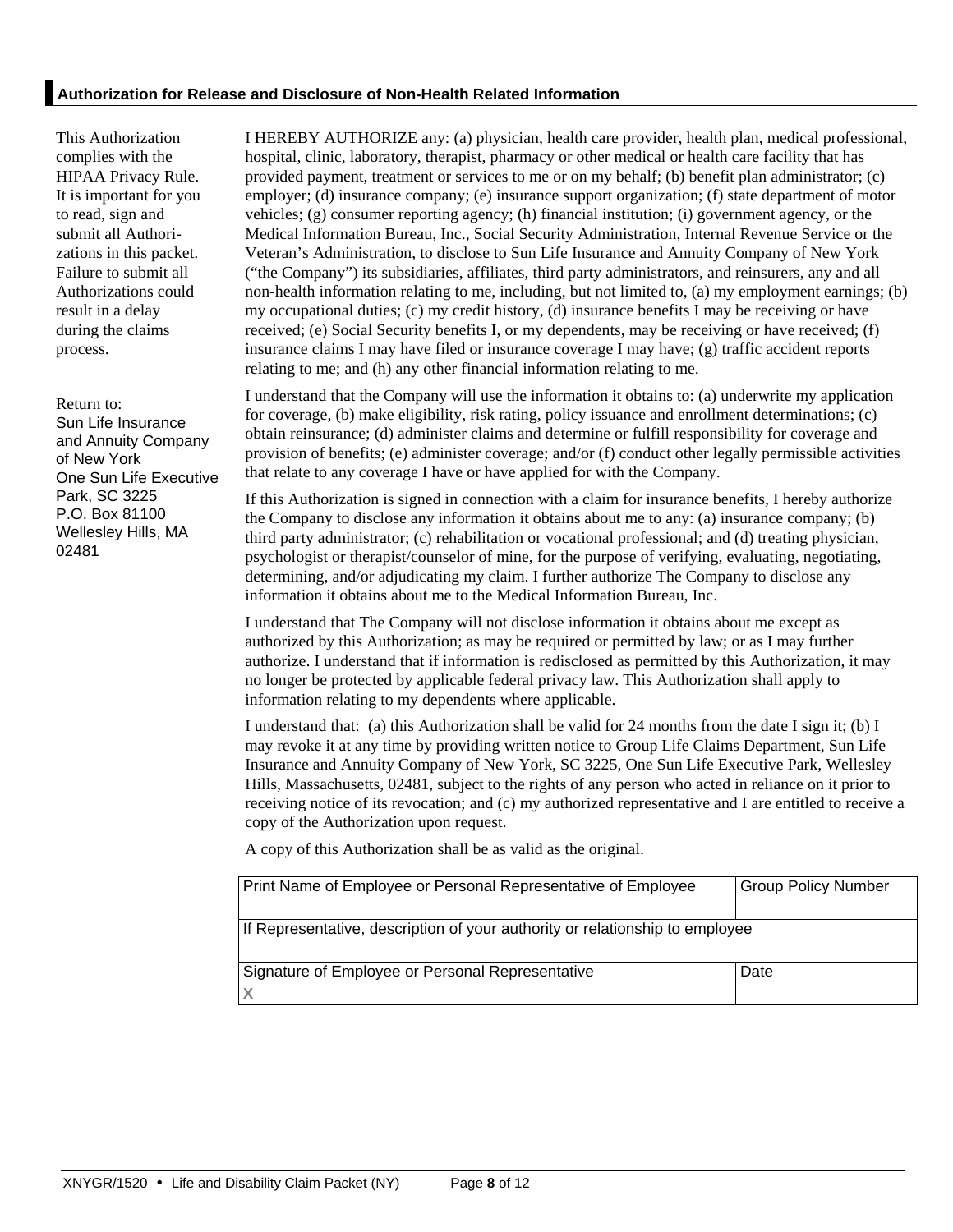

# **Section D: Attending Physician's Statement**

# **1 Information About the Patient**

#### Please print clearly

| Name of Patient (first, middle initial, last) $\Box M$ |      | Social Security number   Date of birth (m/d/y) |              |                    |
|--------------------------------------------------------|------|------------------------------------------------|--------------|--------------------|
|                                                        |      |                                                |              |                    |
| Patient's home address                                 | City |                                                | <b>State</b> | Zip Code           |
| Name of Employer                                       |      | Group policy number                            |              | Employee phone no. |
|                                                        |      |                                                |              |                    |

### **2 Diagnosis and History**

| Provide general<br>information about        | Diagnosis including any complications and ICD-9 Codes(s)                                                       |  |                                   |  |  |  |
|---------------------------------------------|----------------------------------------------------------------------------------------------------------------|--|-----------------------------------|--|--|--|
| diagnosis, treatment,<br>doctor's notes and | For Accelerated Benefits Only - If the patient has a terminal illness, please indicate the life<br>expectancy: |  |                                   |  |  |  |
| history in this                             | Months<br>$\Box$ N/A                                                                                           |  |                                   |  |  |  |
| section.                                    | Include objective findings (i.e., x-rays, EKGs, MRIs, laboratory data and any other clinical findings)         |  |                                   |  |  |  |
|                                             |                                                                                                                |  | N/A<br>П                          |  |  |  |
|                                             | Subjective symptoms                                                                                            |  |                                   |  |  |  |
|                                             |                                                                                                                |  | N/A<br>П                          |  |  |  |
|                                             | Date symptoms first appeared or accident occurred (m/d/y)                                                      |  | Date disability commenced (m/d/y) |  |  |  |
|                                             | N/A                                                                                                            |  | N/A                               |  |  |  |
|                                             | Patient's Height:                                                                                              |  | Patient's Weight:                 |  |  |  |

#### **3 Treatment**

| Include in description                     | Date of first visit                                                         | Date of last visit | Date of last examination |
|--------------------------------------------|-----------------------------------------------------------------------------|--------------------|--------------------------|
| any surgery, thera-                        | $\Box$ N/A                                                                  | N/A                | N/A                      |
| peutic modalities,<br>psychological inter- | Frequency of treatment  Weekly $\Box$ Monthly $\Box$ Other (please specify: |                    |                          |
| vention and medic-<br>ations prescribed.   | <b>Description of Treatment</b>                                             |                    |                          |

#### **4 Progress**

| confined                                             |       | Recovered |
|------------------------------------------------------|-------|-----------|
| If unchanged or retrogressed, please explain:        |       |           |
| If patient has been hospital confined, give dates.   | From: | To:       |
| Provide name and address of hospital (if applicable) |       |           |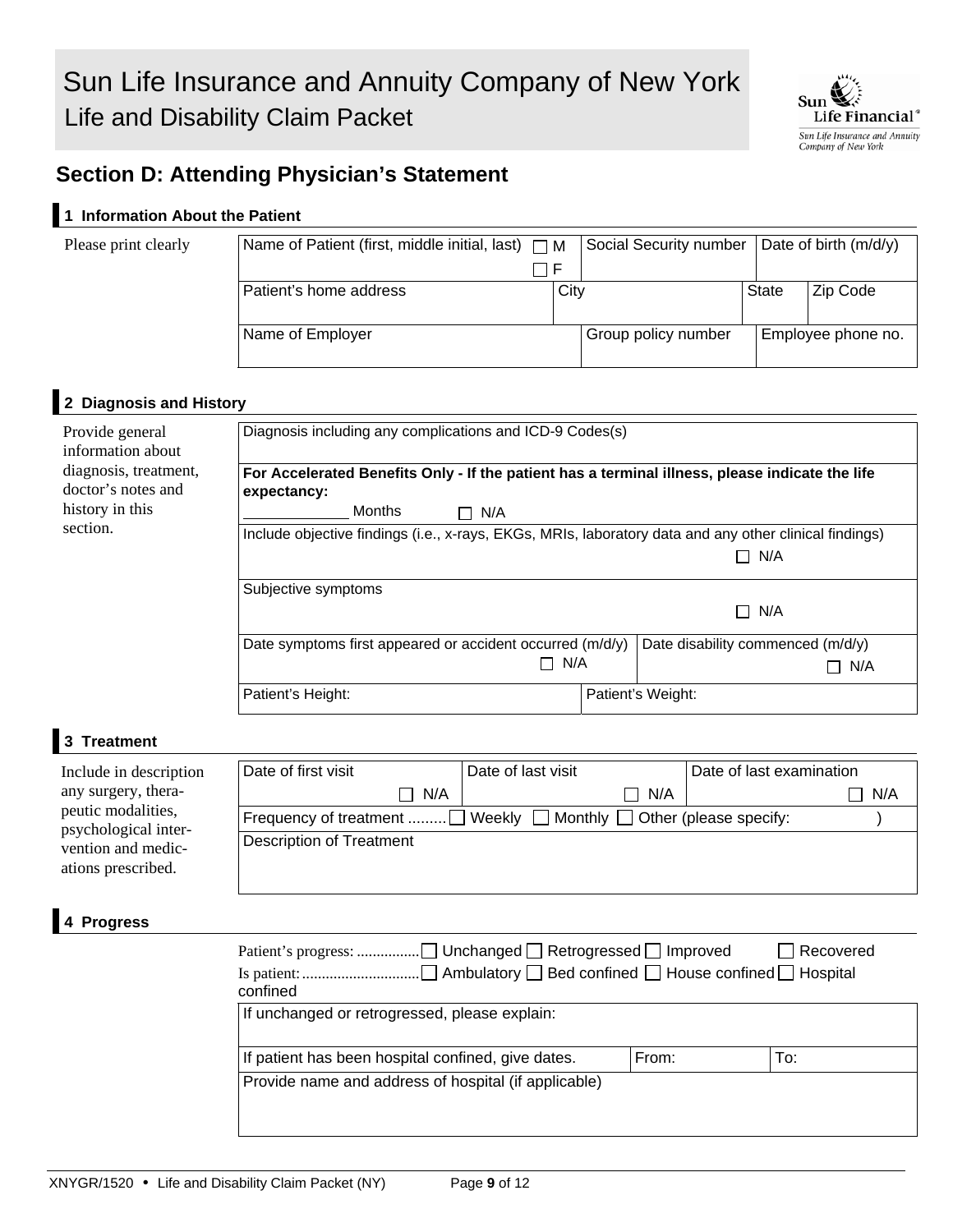### **5 Limitations**

| Stand/Walk    | $\Box$ None                                                              | $\Box$ 1 - 4 hours | $\Box$ 4 - 6 hours               | $\Box$ 6 -10 hours                                 |
|---------------|--------------------------------------------------------------------------|--------------------|----------------------------------|----------------------------------------------------|
| Sit           | $\Box$ None                                                              | $\Box$ 1 - 3 hours | $\Box$ 3 - 5 hours               | $\Box$ 5 -10 hours                                 |
| <b>Drive</b>  | $\Box$ None                                                              | $\Box$ 1 - 3 hours | $\Box$ 3 - 5 hours               | $\Box$ 5 -10 hours                                 |
|               | Patient may use hands for repetitive actions such as:<br>Simple Grasping |                    | Firm Grasping                    | Fine Manipulating                                  |
|               |                                                                          |                    |                                  |                                                    |
| Right<br>Left | Π Yes<br>$\Box$ No<br>$\Box$ No<br>Π Yes                                 |                    | $\Box$ Yes $\Box$ No<br>∩Yes ∩No | $\Box$ No<br>$\Box$ Yes<br>$\Box$ No<br>$\Box$ Yes |

During the day, is the patient able to:

|                   | 67-100% | 34-66% | 1-33% | 0% |  |
|-------------------|---------|--------|-------|----|--|
| Bend              |         |        |       |    |  |
| Squat             |         |        |       |    |  |
| Climb             |         |        |       |    |  |
| <b>Twist Body</b> |         |        |       |    |  |
| Push              |         |        |       |    |  |
| Pull              |         |        |       |    |  |
| Balance           |         |        |       |    |  |
| Kneel             |         |        |       |    |  |
| Crawl             |         |        |       |    |  |
| Grasp             |         |        |       |    |  |
| Reach             |         |        |       |    |  |

Maximum lifting is \_\_\_\_\_\_\_\_\_\_\_\_ pounds

 Can the employee work an 8 hr. day with the above restrictions? ........................... Yes No If not, how many hours could they work with the above restrictions?

## **6 Physical Impairment**

|              | $\Box$ Class 1 No limitation of functional capacity; capable of                     |
|--------------|-------------------------------------------------------------------------------------|
|              |                                                                                     |
| $\perp$      |                                                                                     |
| $\mathsf{L}$ | Class 3 Slight limitation of functional capacity; capable of light work* (35 - 55%) |
|              | Class 4 Moderate limitation of functional capacity; capable of clerical/            |
|              |                                                                                     |
|              | Class 5 Severe limitation of functional capacity; incapable of minimum              |
|              |                                                                                     |
|              | * As defined in Federal Dictionary of Occupational Titles.                          |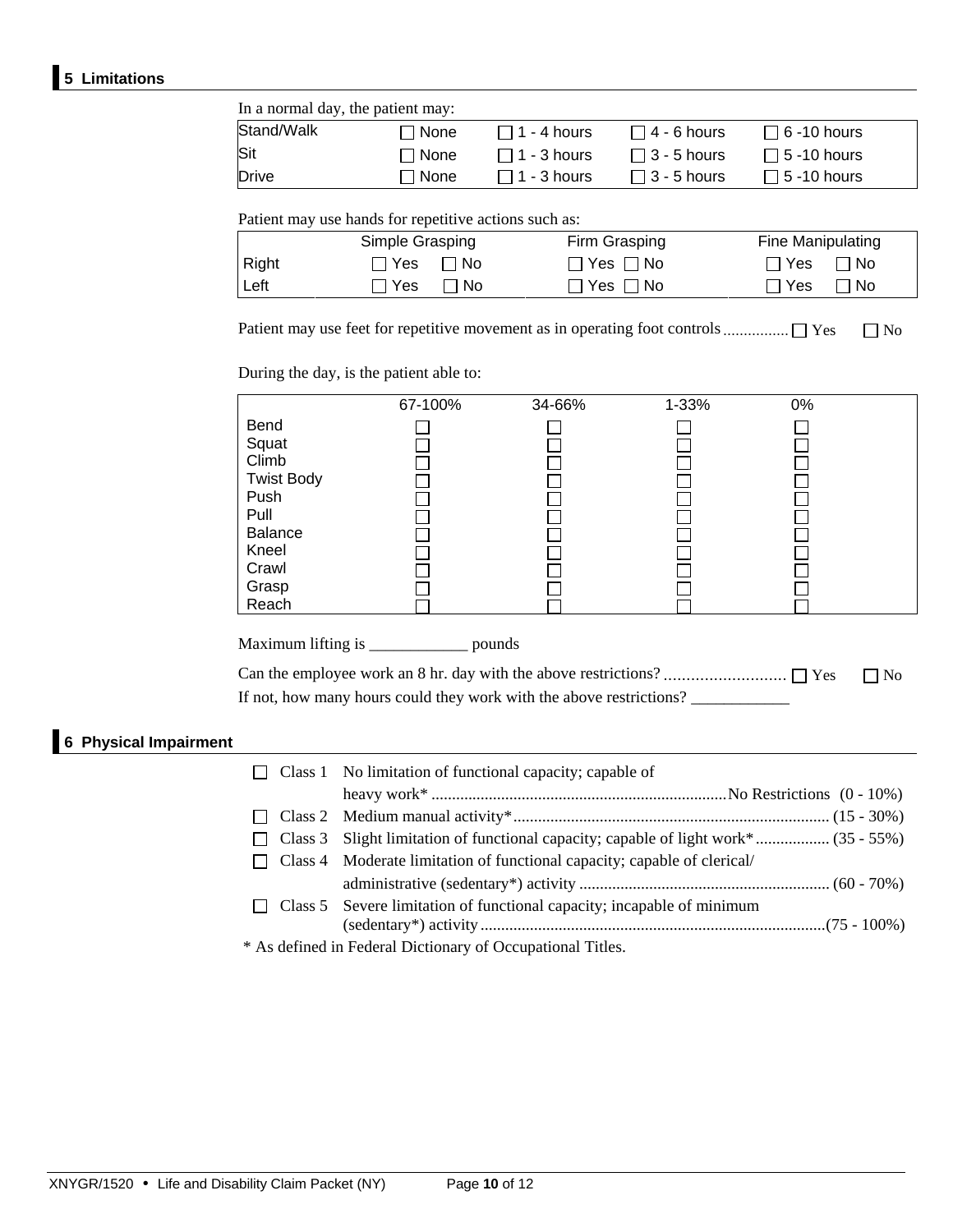# **7 Cardiac (if applicable)**

|                                                           | Functional Capacity (American Heart Association)                                                                                               |      |                               |                  |       |                      |
|-----------------------------------------------------------|------------------------------------------------------------------------------------------------------------------------------------------------|------|-------------------------------|------------------|-------|----------------------|
|                                                           | Class 1 (no limitation)                                                                                                                        |      | Class 2 (slight limitation)   |                  |       |                      |
|                                                           | Class 3 (marked limitation)                                                                                                                    |      | Class 4 (complete limitation) |                  |       |                      |
|                                                           | Therapeutic Class (activity)                                                                                                                   |      |                               |                  |       |                      |
|                                                           | No restriction<br>Slight restriction                                                                                                           |      | Marked restriction            |                  |       | Complete restriction |
|                                                           |                                                                                                                                                |      |                               |                  |       |                      |
|                                                           |                                                                                                                                                |      |                               |                  |       |                      |
| 8 Mental Impairment (if applicable)                       |                                                                                                                                                |      |                               |                  |       |                      |
|                                                           | Class 1 Patient is able to function under stress and engage in interpersonal relations<br>(no limitation)                                      |      |                               |                  |       |                      |
|                                                           | Class 2 Patient is able to function in most stress situations and engage in most interpersonal                                                 |      |                               |                  |       |                      |
|                                                           | relations (slight limitation)<br>Class 3 Patient is able to engage in only limited stress situations and engage in only limited                |      |                               |                  |       |                      |
|                                                           | interpersonal relations (moderate limitation)<br>Class 4 Patient is unable to engage in stress situations or engage in interpersonal relations |      |                               |                  |       |                      |
|                                                           | (marked limitation)                                                                                                                            |      |                               |                  |       |                      |
|                                                           | Class 5 Patient has significant loss of psychological, physiological, personal and social<br>adjustments (severe limitation)                   |      |                               |                  |       |                      |
|                                                           | Do you believe this patient is competent to endorse checks and direct the use                                                                  |      |                               |                  |       |                      |
|                                                           |                                                                                                                                                |      |                               |                  |       |                      |
|                                                           | What is the patient's current DSM-IV-R diagnosis?                                                                                              |      |                               |                  |       |                      |
|                                                           | Axis I:                                                                                                                                        |      |                               |                  |       |                      |
|                                                           | Axis II:                                                                                                                                       |      |                               |                  |       |                      |
|                                                           | Axis III:                                                                                                                                      |      |                               |                  |       |                      |
|                                                           | Axis IV:                                                                                                                                       |      |                               |                  |       |                      |
|                                                           | Axis V:                                                                                                                                        |      |                               |                  |       |                      |
| 9 Work Capabilities                                       |                                                                                                                                                |      |                               |                  |       |                      |
|                                                           |                                                                                                                                                |      |                               |                  |       |                      |
|                                                           |                                                                                                                                                |      |                               |                  |       |                      |
|                                                           |                                                                                                                                                |      |                               |                  |       |                      |
|                                                           |                                                                                                                                                |      |                               |                  |       |                      |
| <b>10 Certification and Signature</b>                     |                                                                                                                                                |      |                               |                  |       |                      |
| Please provide your<br>full address and Tax<br>ID number. | I certify that the above statements are true and complete. I have read and understand the Fraud<br>Warning on page 2 of this packet.           |      |                               |                  |       |                      |
|                                                           | Name of Attending Physician                                                                                                                    |      |                               | Degree/Specialty |       |                      |
| A stamp or signature<br>of a person other                 |                                                                                                                                                |      |                               |                  |       |                      |
| than the examining                                        | Street address                                                                                                                                 |      | City                          |                  | State | Zip Code             |
| physician is not<br>acceptable.                           | Tax ID number                                                                                                                                  |      | Telephone number              | Fax number       |       |                      |
|                                                           |                                                                                                                                                |      |                               |                  |       |                      |
|                                                           | Attending Physician Signature<br>X                                                                                                             | Date |                               |                  |       |                      |
|                                                           |                                                                                                                                                |      |                               |                  |       |                      |